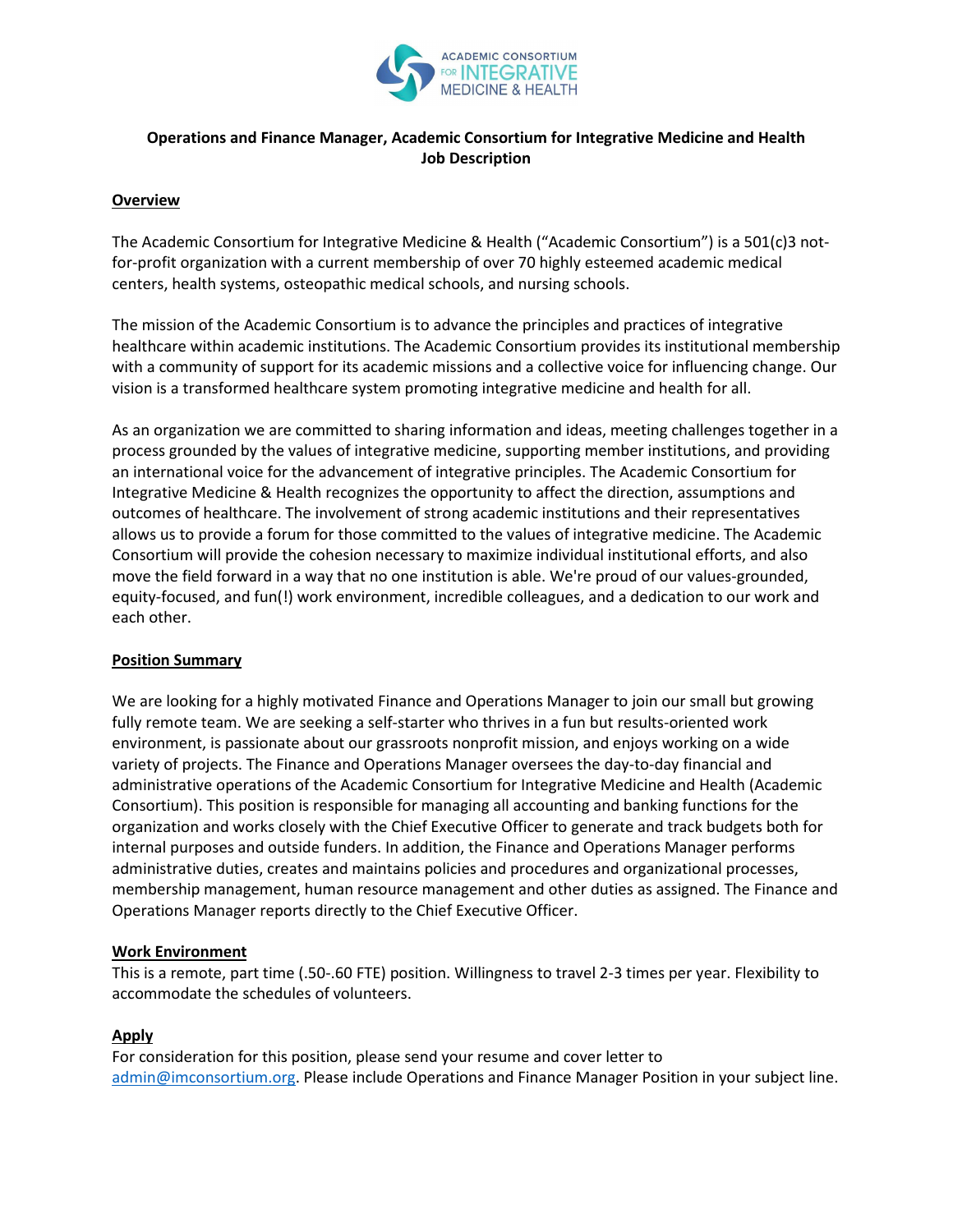

## **Key Responsibilities**

## *Finance:*

- Oversee the operations and development of the organization's finance department, including creating and reviewing policies, budgeting, recruiting, training, and conducting regular assessments of financial procedures.
- Maintain appropriate fiscal controls and financial reporting.
- Coordinate the organization fiscal operations with auditing firm to comply with federal and state requirements.
- Develop and administer, in coordination with the CEO, Board Treasurer and Finance Committee, the Academic Consortium's annual budget; anticipate the need for and prepare budget revisions for Board approval.
- Supervise the preparation of monthly, quarterly and annual account reconciliations, monitor and enforce compliance with tax and financial reporting standards and assist with forecasting.
- Oversee and process bills, checks, invoicing, and other accounts payable and receivables in conjunction with support staff.
- Provide administrative assistance, including oversight of vendors, and establishing and managing vendor accounts and relationships.
- Manage grant budgets and oversee grant proposal submissions and ongoing grant and contracts reporting requirements.

# *Operations:*

- Responsible for office management for a remote team including, but not limited to; staff equipment, supplies, information technology liaison, best practices for remote teams, etc.
- Analyze and organize operations and procedures to increase efficiency and productivity.
- Contribute to regular membership, board, and staff newsletters.
- Membership management, volunteer management and customer service.
- Operational support for various volunteer groups and committees.
- Work closely with the CEO and Director of Strategic Communications to manage brand inquiry and initial member interest.
- Provide excellent customer service to members, external partners and funding partners.
- Assist the CEO when needed and requested.

# *Human Resources:*

- Development of HR materials, processes and trainings.
- Coordinate and facilitate HR new employee onboarding and training; maintain HR records.
- Manage new employee intake and onboarding process.
- Coordinate healthcare and payroll for staff.
- Responsible for processing all HR paperwork for staff.
- Supervise daily work of the clinical support staff, conduct regular 1:1's, conduct performance appraisals, respond to vacation requests, oversee all attendance and performance related issues.
- Act as a resource for questions about benefits, paid time off accrual and retirement.
- Develop and maintain record management system.